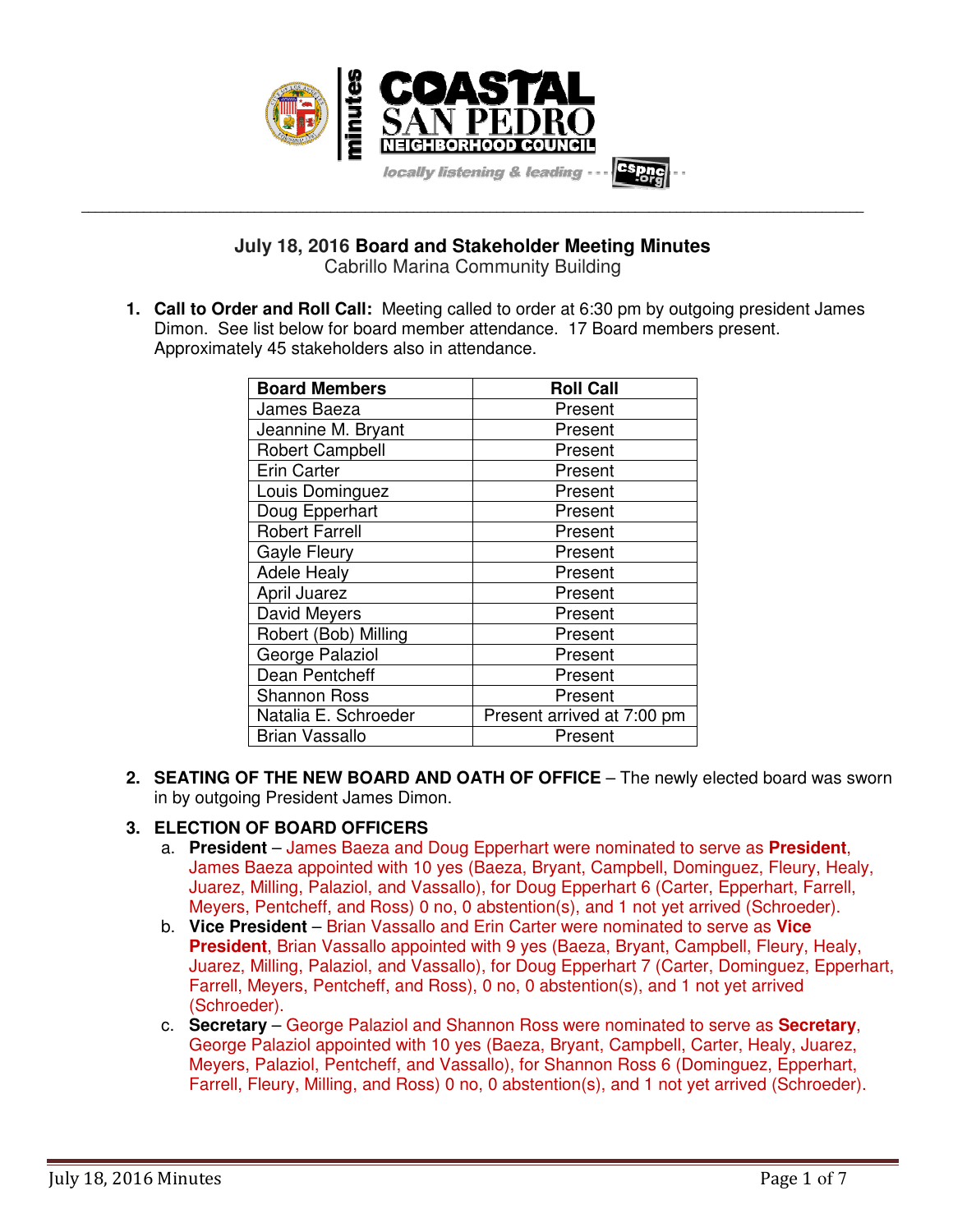- d. **Treasurer** Robert Campbell and David Meyer were nominated to serve as **Treasurer**, Robert Campbell appointed with 10 yes (Baeza, Bryant, Campbell, Dominguez, Fleury, Healy, Juarez, Milling, Palaziol, and Vassallo), for Shannon Ross 6 (Carter, Epperhart, Farrell, Meyers, Pentcheff, and Ross) 0 no, 0 abstention(s), and 1 not yet arrived (Schroeder).
- e. **Seconded Signature** Jeannine Bryant and Doug Epperhart were nominated to serve as **Seconded Signature**, Jeannine Bryant appointed with 9 yes (Baeza, Bryant, Campbell, Fleury, Healy, Juarez, Milling, Palaziol, and Vassallo), for Doug Epperhart 7 (Carter, Dominguez, Epperhart, Farrell, Meyers, Pentcheff, and Ross) 0 no, 0 abstention(s), and 1 not yet arrived (Schroeder).

# **4. SELECTION OF COMMITTEE CHAIRS AND APPOINTMENT OF MEMBERS**

- a. Communications The following people were appointed to the Communications Committee: Douglas Morino, Kate McLaughlin, David Myers, Dave Behar, Dean Pentcheff, Doug Epperhart, Shannon Ross, Erin Carter, Bob Gelfand, Robert Brandin, Jeannine Bryant, Brain Vassallo, April Juarez, Bob Milling. Dave Behar and David Meyer were nominated to serve as Communications chair, Dave Behar was appointed with 10 yes (Baeza, Bryant, Campbell, Fleury, Healy, Juarez, Milling, Palaziol, Schroeder, and Vassallo), for David Meyer 7 (Carter, Dominguez, Epperhart, Farrell, Meyers, Pentcheff, and Ross) 0 no, 0 abstention(s).
- b. Education and Cultural Affairs The following people were appointed to the Education and Cultural Affairs Committee: June Smith, Shannon Ross, Gayle Fleury, Erin Carter, Bob Gelfand, Natalia Schroder, Louis Dominguez, Bob Milling, Jeannine Bryant. Gayle Fleury and Shannon Ross were nominated to serve as Education and Cultural Affairs chair, Gayle Fleury was appointed with 11 yes (Baeza, Bryant, Campbell, Dominguez, Fleury, Healy, Juarez, Milling, Palaziol, Schroeder, and Vassallo), for Shannon Ross 6 (Carter, Epperhart, Farrell, Meyers, Pentcheff, and Ross) 0 no, 0 abstention(s).
- c. Parks and Coastline The following people were appointed to the Parks and Coastline Committee: Graham Robertson, Allen Franz, June Smith, Shannon Ross, Adelle Healy, Erin Carter, Jennifer McMullen, Linda Howat. Adelle Healy was appointed as chair with 17 yes (Baeza, Bryant, Campbell, Carter, Dominguez, Epperhart, Farrell, Fleury, Healy, Juarez, Meyers, Milling, Palaziol, Pentcheff, Ross, Schroeder, and Vassallo), 0 no, 0 abstention(s).
- d. Port and Environment The following people were appointed to the Port and Environment Committee: Louis Dominguez, Erick Ojeda Garcia, Adelle Healy, Peter Warren, Graham Robertson, June Smith, Dean Pentcheff, Shannon Ross, Jeannine Bryant, Brian Vassallo, George Palaziol, Gayle Fleury. Brian Vassallo was appointed as chair with 17 yes (Baeza, Bryant, Campbell, Carter, Dominguez, Epperhart, Farrell, Fleury, Healy, Juarez, Meyers, Milling, Palaziol, Pentcheff, Ross, Schroeder, and Vassallo), 0 no, 0 abstention(s).
- e. Public Safety, Transportation, and Planning  $-$  The following people were appointed to the Public Safety, Transportation, and Planning Committee: Steve Mayoral, Erick Ojeda Garcia, Adelle Healy, Kate McLaughlin, Ron Brown, Joseph Zender, Shannon Ross, Bob Milling, Jason Villicano, April Juarez, Brian Vassallo, Jeannine Bryant, Natalia Schroder, George Palaziol. Bob Milling was appointed as chair with 17 yes (Baeza, Bryant, Campbell, Carter, Dominguez, Epperhart, Farrell, Fleury, Healy, Juarez, Meyers, Milling, Palaziol, Pentcheff, Ross, Schroeder, and Vassallo), 0 no, 0 abstention(s).
- f. Budget and Finance The following people were appointed to the Budget and Finance Committee: David Meyers, Dean Pentcheff, Doug Epperhart, Bob Gelfand, Robert Brandin, Joseph Zender, Millicent Borgarding, Robert Campbell, Shannon Ross, Jeannine Bryant. Robert Campbell was appointed as chair with 17 yes (Baeza, Bryant, Campbell, Carter, Dominguez, Epperhart, Farrell, Fleury, Healy, Juarez, Meyers, Milling, Palaziol, Pentcheff, Ross, Schroeder, and Vassallo), 0 no, 0 abstention(s).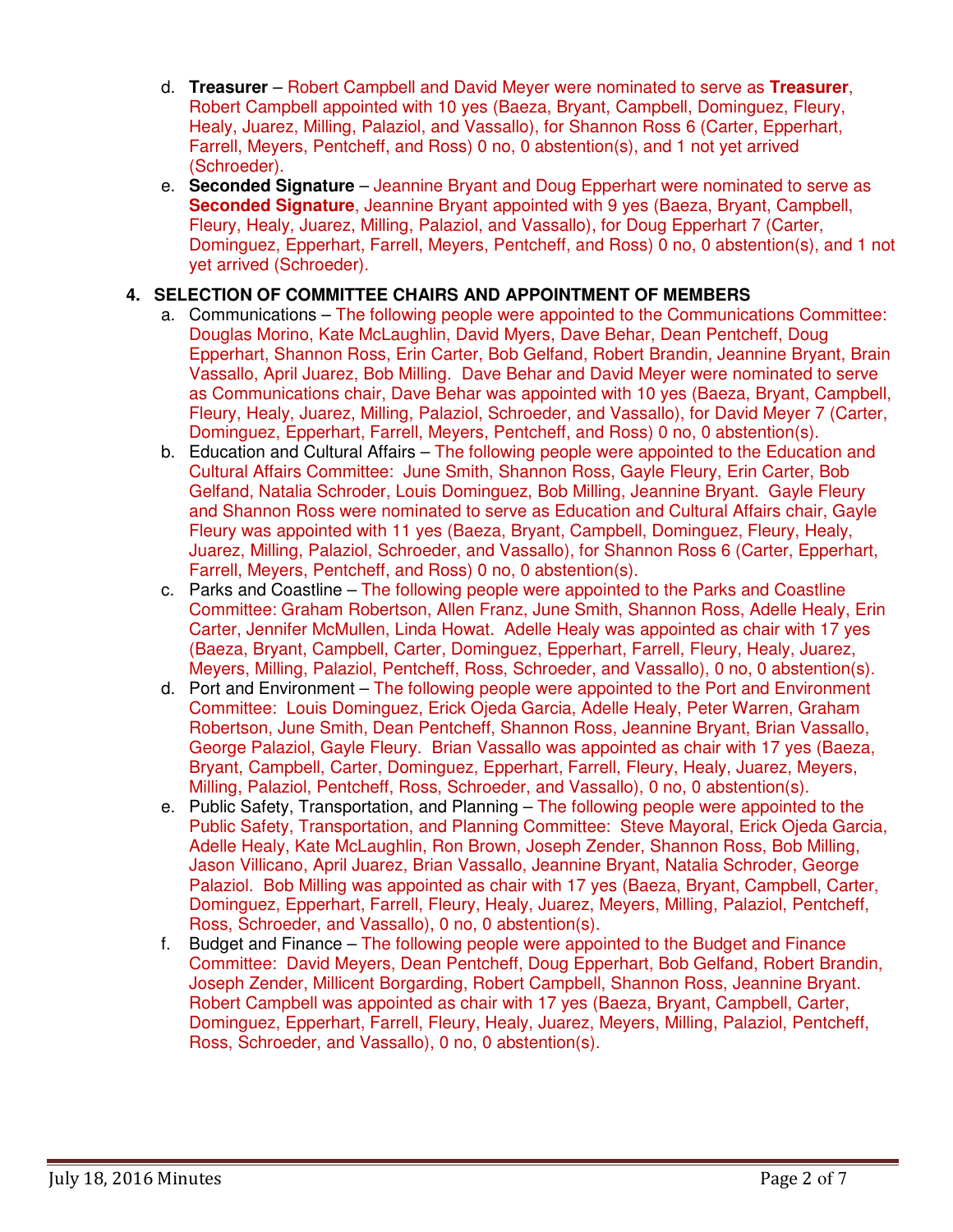g. Rules and Bylaws – The following people were appointed to the Rules and Bylaws Committee: David Meyers, Dean Pentcheff, Doug Epperhart, Bob Gelfand, April Juarez, Adelle Healy, Brian Vassallo, George Palaziol. April Juarez and Dean Pentcheff were nominated to serve as Rules and Bylaws chair, April Juarez was appointed with 10 yes (Baeza, Bryant, Campbell, Fleury, Healy, Juarez, Milling, Palaziol, Schroeder, and Vassallo), for Dean Pentcheff 7 (Carter, Dominguez, Epperhart, Farrell, Meyers, Pentcheff, and Ross) 0 no, 0 abstention(s).

## **5. SELECTION OF CSPNC LIAISONS**

- a. AltaSea Dean Pentcheff was appointed to serve as the CSPNC AltaSea representative with 17 yes (Baeza, Bryant, Campbell, Carter, Dominguez, Epperhart, Farrell, Fleury, Healy, Juarez, Meyers, Milling, Palaziol, Pentcheff, Ross, Schroeder, and Vassallo), 0 no, 0 abstention(s).
- b. Animal Services Motion by **Brian Vassallo** to postpone consideration of appointing liaisons until the next regular meeting, seconded by **David Meyers**. Motion passed with 17 yes (Baeza, Bryant, Campbell, Carter, Dominguez, Epperhart, Farrell, Fleury, Healy, Juarez, Meyers, Milling, Palaziol, Pentcheff, Ross, Schroeder, and Vassallo), 0 no, 0 abstention(s).
- c. Regional Grievance Panel Item postponed, see 5.b. motion.
- d. Homelessness Item postponed, see 5.b. motion.
- e. Harbor Area of Neighborhood Councils (HANC) Item postponed, see 5.b. motion.
- f. Legal Item postponed, see 5.b. motion.
- g. Los Angeles Neighborhood Coalition Item postponed, see 5.b. motion.
- h. Public Works Item postponed, see 5.b. motion.

### **6. PUBLIC COMMENT**:

- a. Rudy Caseres commented on mental health and mental illness being prevalent in the homeless population. He urges everyone to really educate themselves about mental illness to erase the stigma.
- b. Allen Franz announced the White Point Home Tour, on Sunday, September 11, to benefit the White Point Nature Preserve. For more information, visit http://pvplc.org/\_events/Hometour.
- c. Mike Resso commented that he is concerned about the cans of spray paint that he found in Sunken City. He contacted Councilman Buscaino's office and is still waiting for a response. He cleaned up the cans himself.
- d. Mona Sutton is very excited and as the new President of Coastal SPNC she is looking forward to building relationships and excited about collaboration among the area NC's.
- e. Cathy Hetzer commented that the Mesa Street Neighborhood Watch wants to invite everyone to attend their National Night Out event on August 2, from 6 – 9pm, on Mesa Street between 18<sup>th</sup> & 19<sup>th</sup> Streets.
- f. Raymond Regalado, President of Northwest SPNC, commented that we are now at a point where we can form some great partnerships. He is looking forward to collaborating with the other NC's and sending a message to our leaders that we are at place where we expect great things for ourselves.
- g. Leslie Jones, Central SPNC Land Use chair, commented that President Regalado reached out to her for collaboration with Northwest SPNC.
- h. Mr. Fleury previously asked for support from the board for the Light at the Lighthouse Music Festival. The event is on September 3, at the Point Fermin Park.
- i. Joanne Rallo, Central SPNC Outreach chair, commented that she hopes all three San Pedro NC's can work together.
- j. Board member Shannon Ross wants the community to keep an eye out for an upcoming informational meeting about coyotes.
- k. Board member Natalia Schroeder commented that she is honored to be a part of the board and asked if residential permit parking could be address by the council. Parking in the area, particularly on beach holidays, is exceedingly difficult.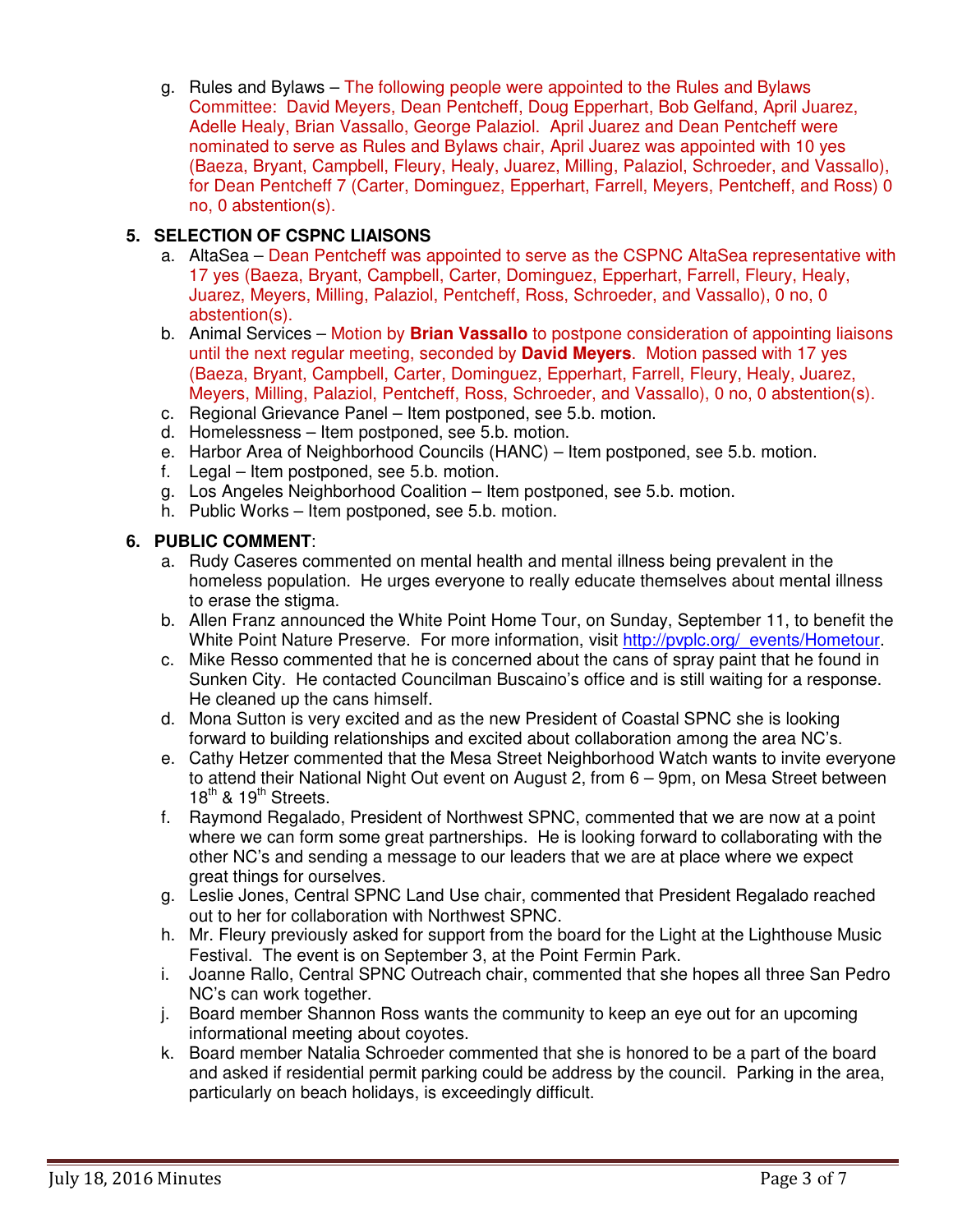- l. Board member Adelle Healy, new Park & Coastline chair, commented that the committee is meeting this Wednesday at 6pm at the Marine Exchange. The guest speaker will be the area representative from FilmLA.
- m. Board member Jeannine Bryant announced a flashlight walk with LAPD tomorrow at Cabrillo Beach in parking lot at 6:30pm.
- **7. MINUTES**: Approval of June 20, 2016 minutes.

Motion by **Doug Epperhart** to approve the June 20, 2016 meeting minutes, seconded by **Robert Campbell**. Motion passed with 17 yes (Baeza, Bryant, Campbell, Carter, Dominguez, Epperhart, Farrell, Fleury, Healy, Juarez, Meyers, Milling, Palaziol, Pentcheff, Ross, Schroeder, and Vassallo), 0 no, 0 abstention(s).

### **8. BUDGET & FINANCE**:

- a. Approval of June 2016 MER and bank statement. Motion by **Doug Epperhart** to approve the June 2016 MER and bank statement, seconded by **Natalia Schroder**. Motion passed with 15 yes (Baeza, Bryant, Campbell, Carter, Dominguez, Epperhart, Fleury, Healy, Juarez, Meyers, Milling, Palaziol, Ross, Schroeder, and Vassallo), 1 no (Farrell), 1 abstention(s) (Pentcheff).
- **9. LAPD REPORT**: Senior Lead Officer Lopez filling in for acting SLO Elliott Rubright
	- a. Officer Lopez provided an update on crime statistics and related that in the Coastal SP area part one crimes, particularly burglaries from motor vehicles, are still up. Also six Long Beach gang members were recently arrested here on Peso del Mar and Meyler.
	- b. There is a flashlight walk with LAPD Wednesday, July 19, starting in the Cabrillo Beach parking lot at 6:30pm.
	- c. There is a 10pm curfew for minors under the age of 18.
	- d. They caught the suspect who robbed and assaulted the hardware store and owner on Pacific Avenue. Do to intense media circulation of his photo he surrendered at Harbor station.
	- e. Some concerns of Board members and Stakeholders were as follows:
		- i. Issues related to fireworks.
		- ii. A question about the status of the proposed T gates at Joan Milke Flores. Officer Lopez doesn't know. She will ask Officer Rubright follow up.
		- iii. Shannon Ross thanked both Officers Lopez and Rubright, for their efforts at Bogdanovich Park. It has made a big difference.
		- iv. Brian Vassallo thanked Office Lopez and all of LAPD for risking their lives for us all, particularly with recent events.

### **REPORTS FROM GOVERNMENT AGENCYREPRESENTATIVES**

### **10. REPORTS FROM GOVERNMENT AGENCYREPRESENTATIVES**

- a. **Mayor Garcetti**: Manny Lopez
	- i. Congratulations to all board members, new and old, thank you for your service.
	- ii. His contact information is  $E$ manual. Lopez@lacity.org, and cell phone number is 213) 440-1657.
	- iii. There is a small business startup expo at Harbor College on Thursday, July 28, from  $6 -$ 9pm. There will also be an on line portal for the event.
	- iv. Last week the Mayor spent a full day in the harbor area, including the opening of the PASHA terminal. The Mayor announced the formation of the Sustainable Freight Adversary Committee.
	- v. Board member Shannon Ross attended the PASHA terminal grand opening and is grateful that they are moving forward in an environmentally friendly manor.
	- vi. The Los Angeles City Council has extended their recess. They will return Monday August 1.
	- vii. The Mayor appointed Louis Dominguez to the Sustainable Freight Adversary Committee.
- b. **LAUSD Board Member Dr. Valdovic**: John Larson, Director of Communication
	- i. They are still trying to agendize the science center proposal. The board did authorize funding for operation and maintenance for the 2016/2017 fiscal year.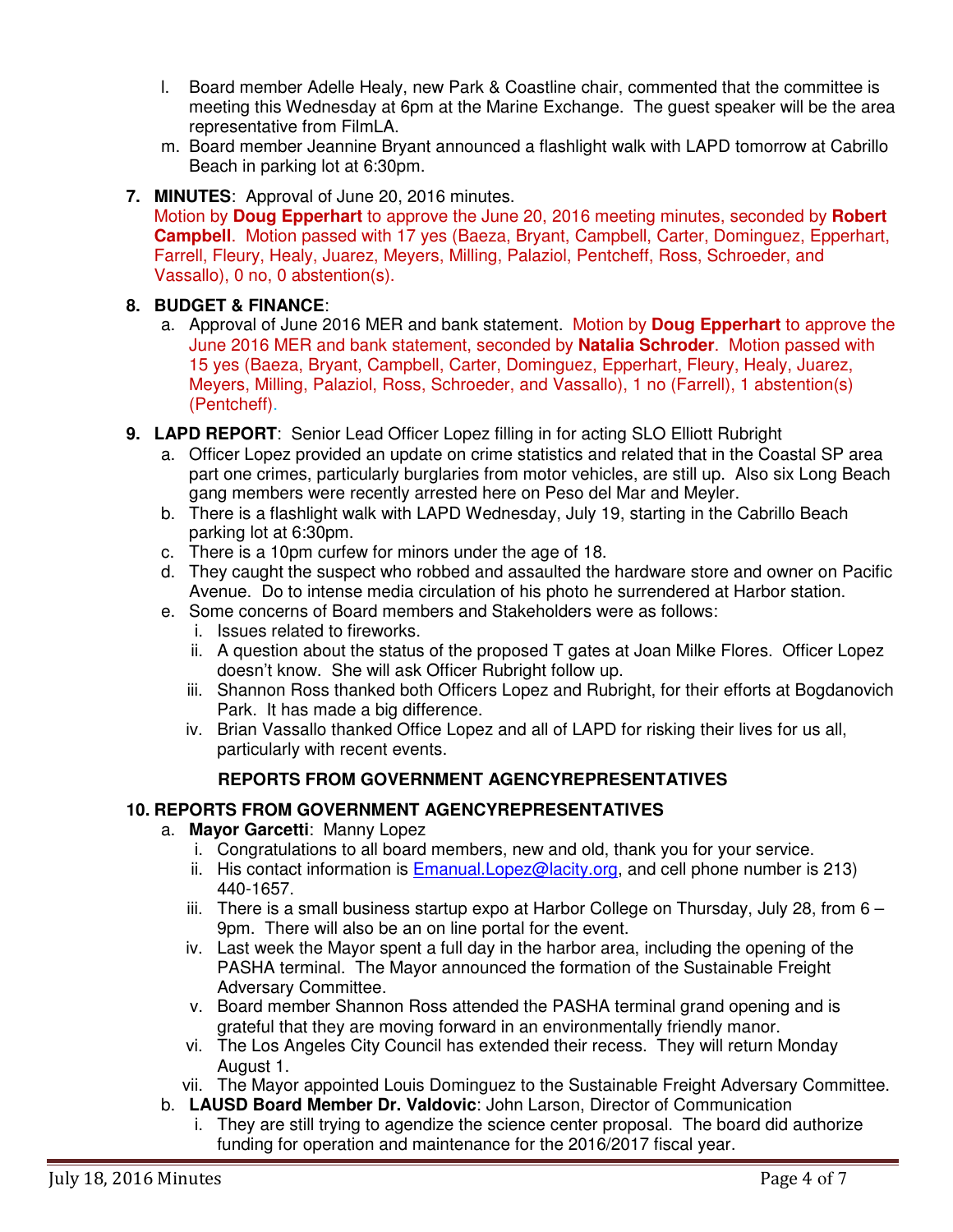- ii. Board member Robert Campbell asked if there is somewhere to find information about schools that are trying to become magnets in the community. Mr. Larson responded that currently there is not, however, they will work it.
- c. **Port of Los Angeles**: Augie Bezmalinovich, Community Affairs Advocate
	- i. The next Board of Harbor Commissioners meetings are Thursday, July 21, and August 4, 2016, at the Port Administration building, at 8:30 am.
	- ii. As the Port Community Affairs Advocate, if you any issues related to the port you can bring them to him. He can help navigate the bureaucracy of the Port.
	- iii. The Port is a Landlord port. Accordingly, they collect rents from their tenants, i.e. terminals and other business. All the revenue generated by the port goes back into the port. The port is on State lands. The state allows the City of LA to operate the port for the State.
	- iv. The Board of Harbor Commission meetings are open to the public and people can make public comment.
	- v. The Port is actively negotiating with the Boy Scouts for a new lease for the Boy Scout Camp. The port is meeting with members of CSPNC to hear what the community wants, particularly concerning public access.
	- vi. There are free tours available of a Vietnam era swift boat docked right now in downtown harbor waterfront cut, through this Saturday.
	- vii. There is a scoping meeting for the NOP the draft Valero MOTEM's EIR on August 3, at the Port Administration building, at 6pm. The draft EIR should be completed by the end of 2016.
	- viii. Lobster Festival, starts Friday, July 22<sup>nd</sup> in the USS IOWA parking lot, and runs through Sunday July 24, 2016.
	- ix. Fleet Week begins on September 1, 2016, Labor Day Weekend.

## **11. FLEET WEEK PRESENTATION** | **Port of Los Angeles** – Postponed due to weather/wind.

# **12. CLEAN STREETS LA CHALLENGE**

#### CLEAN STREETS LA CHALLENGE

Clean Streets LA is a city-wide effort to clean our neighborhoods. The City of LA's Bureau of Sanitation (LASAN) is leading the efforts to clean our neighborhoods by distributing 5,000 new trash cans throughout the city over the next five years, hiring and training additional Sanitation crews, cracking down on illegal dumping, tracking the cleanliness of LA's streets with a street-by-street assessment system, and working with community partners to support community-driven clean-up activities.

The Departments of Public Works and Neighborhood Empowerment will distribute awards totaling \$25,000 for proposals to improve area neighborhoods based on the strengths of each application, including creativity, innovation, volunteer engagement, and social media strategies. We will also be evaluating the improvement metrics proposed and completed.

#### APPLICATION PROCESS

Must include three partnering entities, at least one of which must be a neighborhood council. Application is due August 26, 2016.

Projects must be done between September 1 and November 1, 2016.

#### PROPOSAL FOR SAN PEDRO

Clean San Pedro will be the lead partner. They will help plan and coordinate the program. If the application is successful and a grant awarded, Clean San Pedro will receive the funds. The Central, Coastal, and Northwest San Pedro neighborhood councils and San Pedro Peninsula Chamber of Commerce have or will be invited to join as partners.

The program proposal would encompass three or four volunteer street cleanup days focussing on areas indentified by the city's CleanStat site as needing the most work. Specifically, the areas identified as the "dirtiest" include neighborhoods north of Hamilton Avenue, west of Pacific Avenue, east of Leland Street, and south of 10<sup>th</sup> Street (primarily Vista del Oro) and the area north of Seventh Street, east of Bandini, south of Channel, extending east to the water.

These areas may be viewed online at cleanstreetsla.org/cleanstat

WHAT IS BEING ASKED OF THE COUNCIL A resolution agreeing to participate as a partner in the application and program.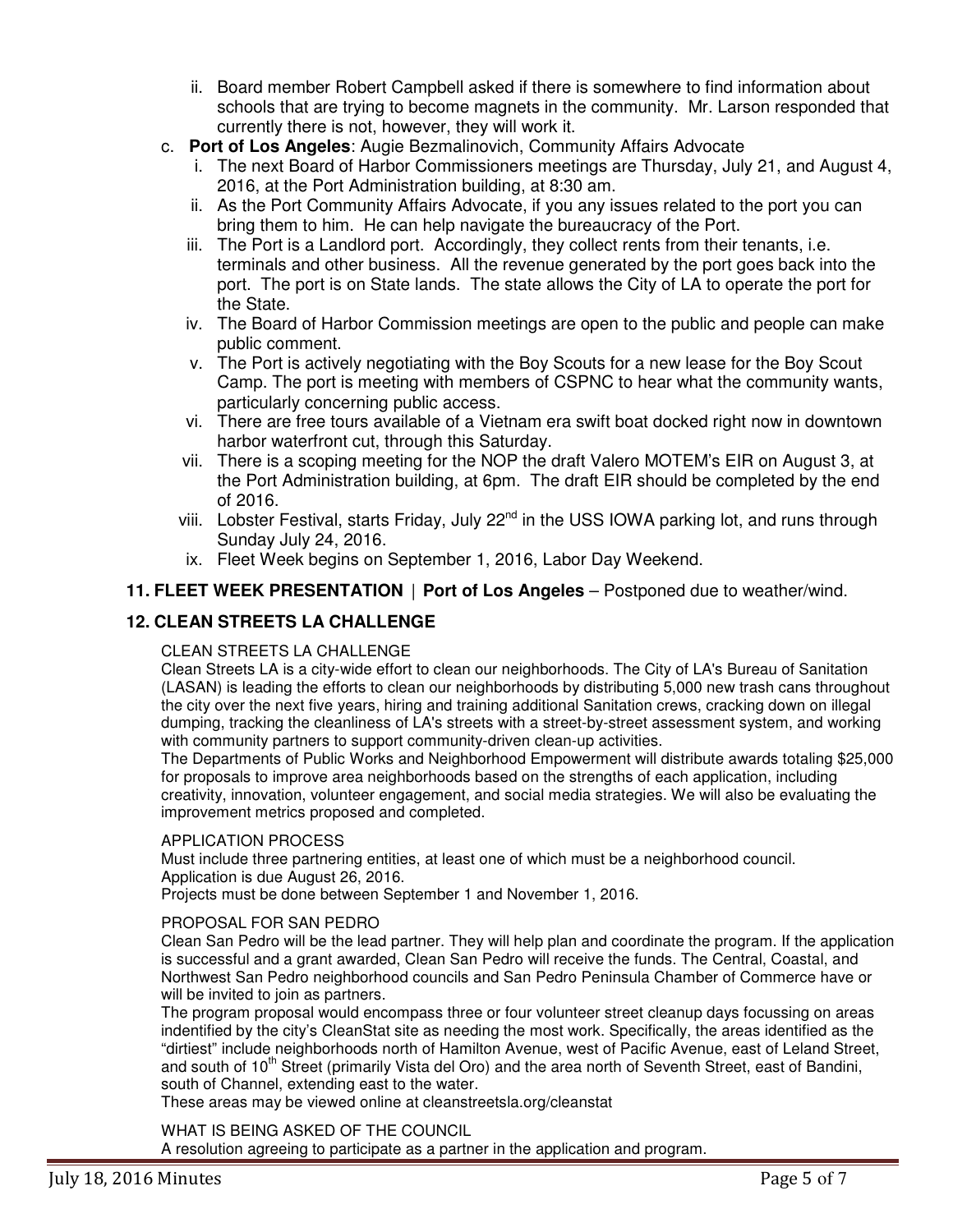Sample motion: "Resolved, the Coastal San Pedro Neighborhood Council agrees to participate with Clean San Pedro and other community organizations as a partner in an application for the Clean Streets LA Challenge grant."

Motion by **Brian Vassallo** to refer this item to the Parks and Coastline committee, seconded by **George Palaziol**. Motion failed with 3 yes (Milling, Palaziol, and Vassallo), 12 no (Bryant, Campbell, Carter, Dominguez, Epperhart, Farrell, Healy, Juarez, Meyers, Pentcheff, Ross, and Schroeder), 2 abstention(s) (Baeza and Fleury).

Motion by **Doug Epperhart** to approve Coastal San Pedro Neighborhood Council agrees to participate with Clean San Pedro and other community organizations as a partner in an application for the Clean Streets LA Challenge grant, seconded by **Natalia Schroder**. Motion passed with 15 yes (Bryant, Campbell, Carter, Dominguez, Epperhart, Farrell, Fleury, Healy, Juarez, Meyers, Milling, Palaziol, Pentcheff, Ross, and Schroeder), 0 no, 0 abstention(s) (Baeza and Vassallo).

## **13. SEASIDE ON MESA** | Presentation and discussion of proposed 22 unit residential development

- at 1803 So. Mesa Street
- a. All 22 single family units will be for sale as follows; 20 Units will be at market rate and 2 will be very low income.
- b. The project includes 44 resident parking garages, and an additional 4 guest parking, spaces.
- c. They are proposing the project be a total of three stories, the first level would be garages, the second and third would be living space.
- d. Cathy Hetzer read a letter related to concerns of the neighbors in the area.
- e. Board members and stakeholders expressed some of the following concerns:
	- i. The impact on parking and blocking the view of surrounding neighbors.
	- ii. The height of the project.
	- iii. The façade being so modern in a traditional neighborhood.
	- iv. The R3 zoning, when the rest of the neighborhood is zoned R1 and R2.
	- v. The church across the street, also in the context of parking.

Motion by **David Meyers** to send the issue to the Land Use committee, seconded by **Robert Campbell**. **Robert Farrell** moved to substitute a motion (or amend the current motion) to oppose the project at 1803 South Mesa Street, as presented, seconded by **Shannon Ross**. Motion to substituted/amended motion passed with 10 yes (Bryant, Campbell, Carter, Dominguez, Epperhart, Farrell, Fleury, Pentcheff, Ross, and Schroeder), 7 no (Baeza, Healy, Juarez, Meyers, Milling, Palaziol, and Vassallo), 0 abstention(s).

Motion by **Doug Epperhart** to additionally amend the motion to 'urge the City Planning Commission that the zoning on the property at 1803 South Mesa Street be changed from R3 to R2', seconded by **Natalia Shcroder**, and failed with 7 yes (Dominguez, Epperhart, Farrell, Meyers, Pentcheff, Ross, and Schroeder), 8 no (Baeza, Bryant, Campbell, Carter, Healy, Juarez, Milling, and Vassallo) 2 abstention(s) (Fleury and Palaziol).

Motion by **Robert Farrell** to oppose the development project at 1803 South Mesa Street as presented, seconded by **Shannon Ross**. Motion passed with 9 yes (Carter, Dominguez, Epperhart, Farrell, Juarez, Meyers, Pentcheff, Ross, and Schroeder), 7 no (Baeza, Bryant, Campbell, Fleury, Healy, Milling, and Vassallo), 1 abstention(s) (Palaziol).

### **14. BOARD MEMBER COMMENTS**:

a. Dean Pentcheff commented that as the outgoing chair of the Rules and Bylaws committee he prepared packets for all the board members with copies of the bylaws, the standing rules and a document outlining the rules structure under which the council works.

### **15. PRESIDENT'S REPORT** – James Baeza

a. Thank you to the board for your assistance with tonight's meeting, and he is pleased to start working again.

### **16. PUBLIC COMMENT**: None.